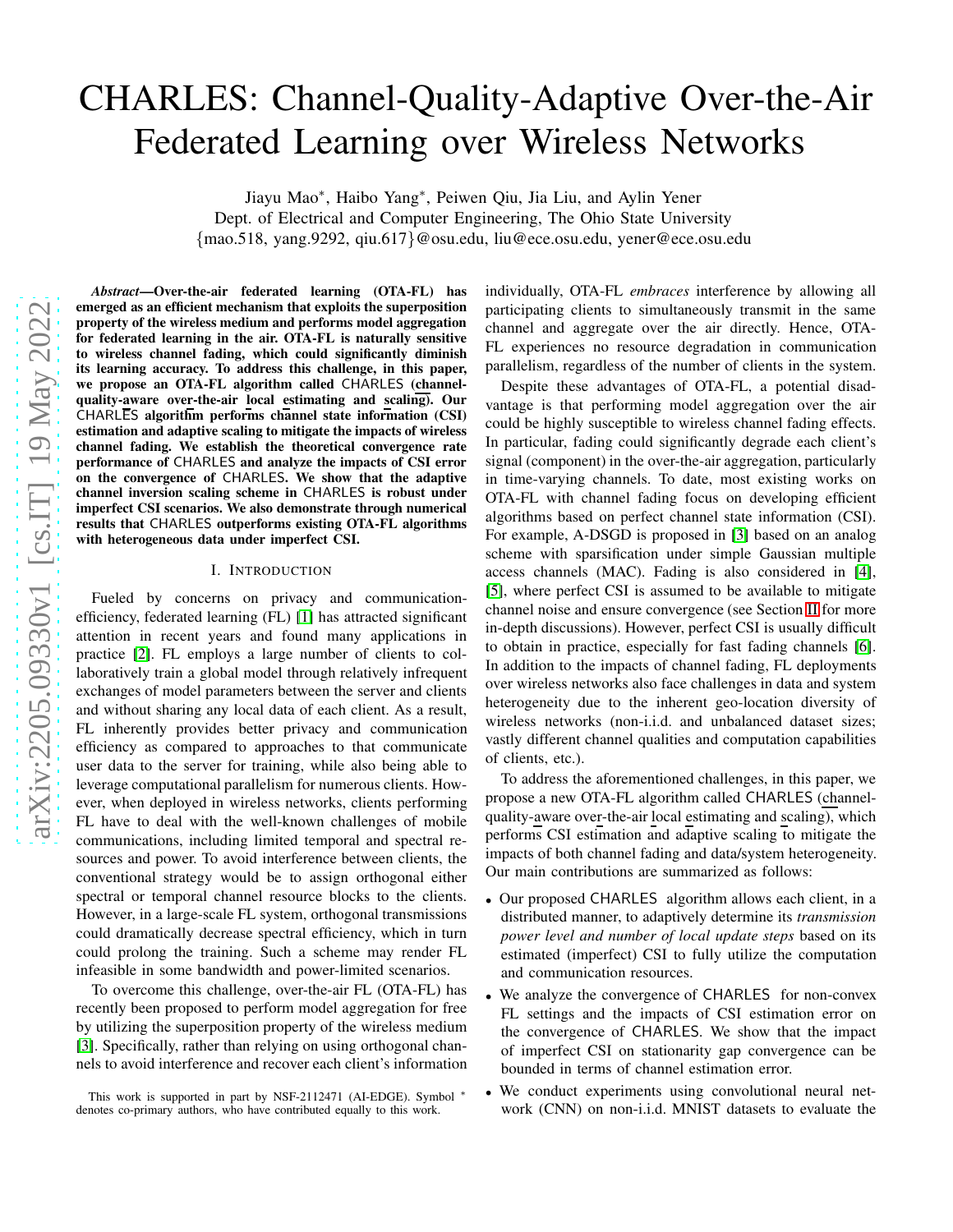<span id="page-1-0"></span>performance of our CHARLES algorithm. We show that CHARLES outperforms existing OTA-FL algorithms.

#### II. RELATED WORK

OTA-FL in fading channels has been considered in a number of references [\[3\]](#page-4-2), [\[9\]](#page-4-6), [\[14\]](#page-4-7)–[\[18\]](#page-4-8). Most of these existing works assume perfect CSI at the transmitter side, which allows precoding designs to mitigate channel fading. Research on OTA-FL with imperfect CSI has also been ongoing [\[7\]](#page-4-9)– [\[13\]](#page-4-10), [\[19\]](#page-4-11), [\[20\]](#page-4-12)). In [\[9\]](#page-4-6), the performance of the proposed compressed analog DSGD algorithm under imperfect CSI was considered in experiments only, which shows that imperfect CSI could lead to signal misalignment at the server-side. In [\[7\]](#page-4-9), a whitened matched filtering and a sampling scheme is proposed to deal with imperfect CSI on the receiver side. A Bayesian approach was further proposed in the follow-up work of the same authors [\[19\]](#page-4-11). In [\[10\]](#page-4-13), a receive beamforming pattern is proposed to compensate the server-side imperfect CSI by equipping the server with a sufficiently large number of antennas. Without assuming perfect receiver-side CSI (CSIR), a fixed rate federated learning approach is proposed in [\[13\]](#page-4-10) using only receiver channel CDF but with slower FL convergence time. Instead of assuming perfect transmitter-side CSI (CSIT), one-bit quantization and majority voting was used in [\[8\]](#page-4-14) to reduce communication cost in FL for digital communication, each user transmits only one bit for each element of the local update vector. In [\[20\]](#page-4-12), MSE of the aggregated global update  $\mathbb{E}||\hat{x}_t - x_t||^2$  ( $\hat{x}_t$  is the estimated aggregation that contains CSI) is minimized in each communication round and an alternating optimization approach is used to find optimal receiver beamforming and power control. Another line of work on OTA with imperfect CSI related to this paper is based on device scheduling design. For example, a dynamic energyaware scheduling algorithm was proposed in [\[11\]](#page-4-15) by taking computation energy constraint into account, while resource allocation with client scheduling was also considered in [\[12\]](#page-4-16).

We note that the aforementioned existing works only attempted to mitigate the impacts of imperfect CSI from either CSIT or CSIR perspectives. So far, there remains a lack of theoretical and quantitative understanding on the combined overall impacts of imperfect CSI. Moreover, the power control component is also decoupled from the FL optimization problem and treated separately in these existing works. These factors collectively motivate us to pursue a unified OTA-FL algorithmic design that achieves convergence guarantees under both imperfect CSIT and CSIR. In our previous work [\[5\]](#page-4-4), we have explored a joint computation and power control design under for OTA-FL with perfect CSI. Built upon [\[5\]](#page-4-4), this work also considers joint computation and power control, but specifically takes into account and counters imperfect CSI by adaptive local update steps. To highlight our contributions, we summarize the state-of-the-art of OTA-FL with imperfect CSI in Table [I.](#page-2-0)

# III. SYSTEM MODEL

<span id="page-1-2"></span>In this section, we introduce the system model of OTA-FL with imperfect CSI.

#### *A. Federated Learning Model*

Consider an FL system with  $m$  clients collaboratively training a model coordinated by a server. Each client  $i$  maintains a local dataset  $D_i$  following a distribution  $\mathcal{X}_i$ . The datasets are assumed to be non-i.i.d. across clients, i.e.,  $\mathcal{X}_i \neq \mathcal{X}_j$  if  $i \neq j, \forall i, j \in [m]$ . The goal of FL is to minimize a global loss function by finding an optimal model parameter x:

$$
\min_{\mathbf{x} \in \mathbb{R}^d} F(\mathbf{x}) \triangleq \min_{\mathbf{x} \in \mathbb{R}^d} \sum_{i \in [m]} \alpha_i F_i(\mathbf{x}, D_i), \tag{1}
$$

where  $\alpha_i = \frac{|D_i|}{\sum_{i}$  $\frac{|D_i|}{|D_i|}$  is the proportion of the size of local dataset i in the global dataset,  $F_i(\mathbf{x}, D_i) \triangleq$  $\frac{1}{|D_i|} \sum_{\xi_j^i \in D_i} F(\mathbf{x}, \xi_j^i)$  denotes the local loss function. In this paper, we assume that  $F_i(\mathbf{x}, D_i)$  is non-convex, which is typical in FL. In practice, the proportions of different client datasets are typically different, i.e.,  $\alpha_i \neq \alpha_j$  if  $i \neq j$ .

In the  $t$ -th communication round, the server broadcasts the current global model parameter  $x_t$  to each client. Then, client i starts training local model from  $x_t$  based on its local dataset  $D_i$ . Each client employs stochastic gradient descent (SGD) with initialization  $\mathbf{x}_{t,0}^i = \mathbf{x}_t$  for  $\tau_t^i$  steps:

<span id="page-1-3"></span>
$$
\mathbf{x}_{t,k+1}^i = \mathbf{x}_{t,k}^i - \eta \nabla F_i(\mathbf{x}_{t,k}^i, \xi_{t,k}^i), \quad k = 0, \dots, \tau_t^i - 1, \tag{2}
$$

where  $\xi_{t,k}^i$  is a training sample randomly drawn from  $D_i$  in the  $k$ -th local step in the  $t$ -th round. As in our previous work [\[5\]](#page-4-4), the number of local steps  $\tau_t^i$  varies across clients and times.

The clients upload the model updates to the server once the local training is done. Upon receiving all local updates, the server aggregates them and update the global model to  $x_{t+1}$  accordingly. Then, the server broadcasts it to the clients and the next communication round  $t + 1$  starts. The training process stops if the global model converges or reaches some predefined limit of iteration number. Note that, under OTA-FL, communication and aggregation happen simultaneously at the server due to the inherent superposition property of the wireless medium.

#### *B. Communication Model*

For simplicity, we consider a synchronous error-free down- $link<sup>1</sup>$  $link<sup>1</sup>$  $link<sup>1</sup>$  and a wireless fading uplink MAC communication model for the OTA-FL system. The server and devices are all equipped with a single antenna. We assume that each client receives the global model perfectly, i.e.,  $\mathbf{x}_{t,0}^i = \mathbf{x}_t, \forall i \in [m]$ . However, for the uplink, devices transmit their update through a shared wireless medium. We denote  $z_t^i \in \mathbb{R}^d$  as the transmitted signal from client  $i$ , which experiences fading during transmission. We assume that in each communication round  $t$ , the uplink channels follow a block fading model, where

<span id="page-1-1"></span> $1$ Our results extend to the noisy downlink, which would add an extra error term in convergence bound.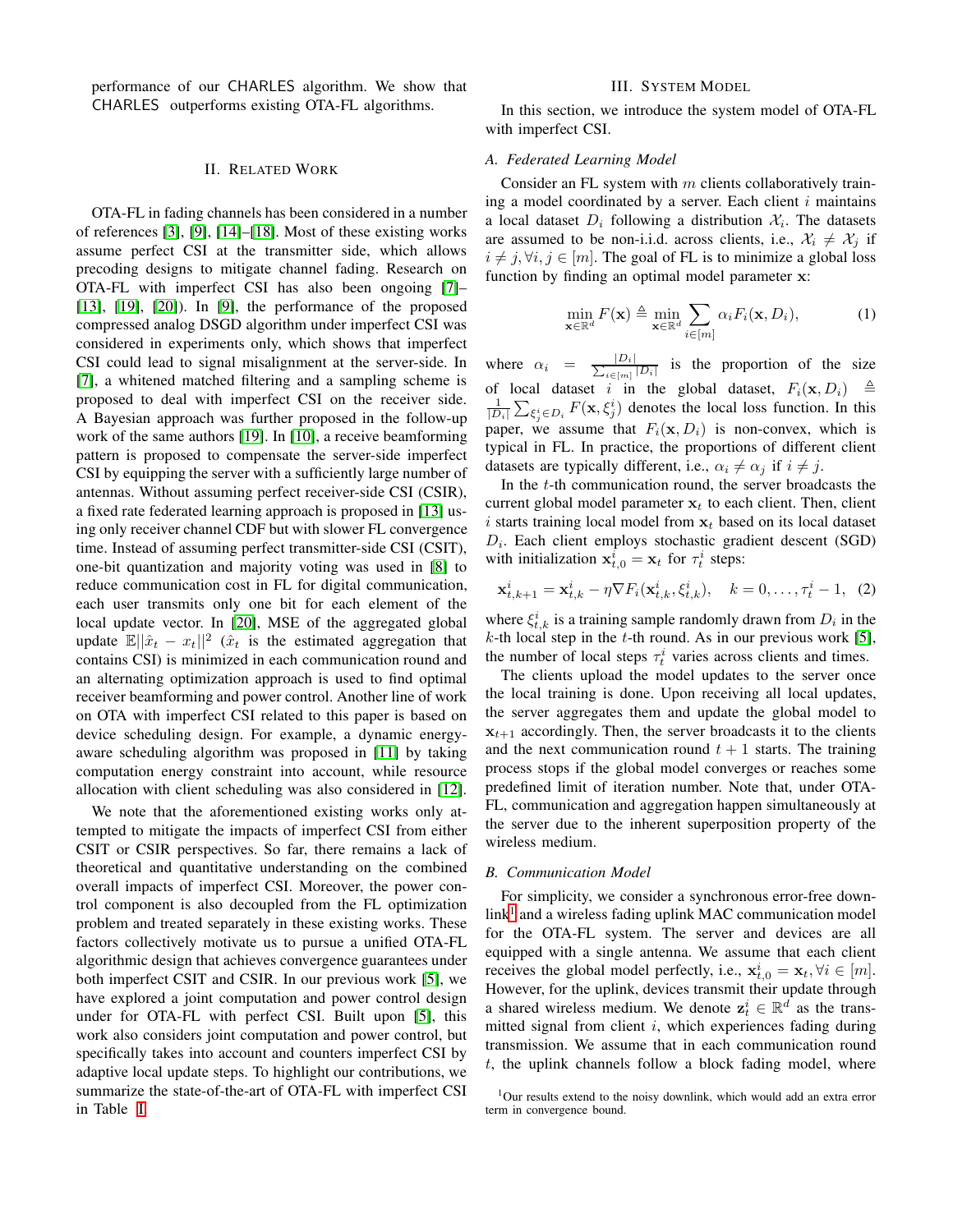| <b>TABLE I</b>                                                              |  |
|-----------------------------------------------------------------------------|--|
| RELATED WORK (" $\times$ " MEANS THE OPPOSITE SITUATION, BLANK MEANS NONE). |  |

<span id="page-2-0"></span>

| Method                      | Perfect CSIT | Perfect CSIR        | Compression | $Non-IID$ | Analog   | Device Schedule |
|-----------------------------|--------------|---------------------|-------------|-----------|----------|-----------------|
| COTAF <sub>[4]</sub>        |              |                     |             |           |          |                 |
| <b>WMFS [7]</b>             |              |                     |             |           |          |                 |
| OBDA [8]                    |              |                     |             |           | $\times$ |                 |
| CA-DSGD [9]                 |              |                     |             |           |          |                 |
| Reference [10]              |              |                     |             |           |          |                 |
| Reference [11]              |              |                     |             |           |          |                 |
| QAW-GPR [12]                |              |                     |             |           |          |                 |
| <b>FRFL</b> [13]            |              | $\times$ (only CDF) |             |           |          |                 |
| <b>CHARLES</b> (This Paper) |              |                     |             |           |          |                 |

each channel gain remains constant during transmission of d symbols and changes in the next communication round. In this paper, we use analog transmission in OTA-FL to fully utilize the superposition property of MAC. The received signal at the server can be written as:  $\mathbf{y}_t = \sum_{i \in [m]} h_t^i \mathbf{z}_t^i + \mathbf{w}_t$ , where  $h_t^i \in \mathbb{C}$ denotes the channel gain from client  $i$  to the server in round  $t$ ,  $w_t$  represents the i.i.d. additive white Gaussian noise with zero mean and variance  $\sigma_c^2$ . We assume i.i.d Rayleigh fading channels, i.e.,  $h_t^i \sim \mathcal{CN}(0, \sigma_h^2), \forall i \in [m]$ . We also consider the following transmit power constraint for each client at tth communication round:  $||\mathbf{z}_t^i||^2 \leq P_t^i, \forall i \in [m], \forall t$ , where  $P_t^i$  represents the maximum power that client i can transmit. We assume that the clients do not have perfect CSIT. Instead, each client  $i$  can estimate its channel and obtain an imperfect CSI in each global round. To facilitate our later analysis, we decompose the estimated CSI  $\hat{h}_t^i$  of client i in iteration t into the following two parts:  $\hat{h}_t^i = h_t^i + \Delta_t^i$ ,  $\forall i \in [m]$ ,  $\forall t$ , where  $\Delta_t^i$  represents the channel estimation error of client *i* in the t-th round, which is assumed to be a random variable with zero mean and variance  $\tilde{\sigma}_h^2$ .

We note that without perfect CSIT, we cannot completely offset the influence of fading channels. However, we will show that, with imperfect CSIT, we can still achieve an acceptable performance by adaptive power control and dynamic local training design.

## IV. THE CHARLES ALGORITHM

To mitigate the impact of channel fading, a well-known approach is to invert the channel at the transmitter by leveraging CSIT. As mentioned in section[-III,](#page-1-2) each client trains local model via SGD (cf. Eq. [\(2\)](#page-1-3)). Once the local training is done, client *i* computes its signal  $z_t^i$  and transmits it to the server. Similar to our previous algorithm ACPC-OTA-FL [\[5\]](#page-4-4), we propose a dynamic power control (PC) scheme that endows an adaptive scaling factor for each client with a common scaling factor for the server. Specifically, denote  $\beta_t^i \in \mathbb{C}$  as PC parameter of client i in the t-th round and  $\beta_t$  as serverside PC factor. The transmission signal  $z_t^i$  is designed as:

<span id="page-2-1"></span>
$$
\mathbf{z}_t^i = \beta_t^i(\mathbf{x}_{t,\tau_t^i}^i - \mathbf{x}_{t,0}^i). \tag{3}
$$

The server receives the aggregated signal over-the-air and then scales it by  $\beta_t$ . Accordingly, the global update can be expressed as:

$$
\mathbf{x}_{t+1} = \mathbf{x}_t + \frac{1}{\beta_t} \sum_{i=1}^m \mathbf{z}_t^i + \tilde{\mathbf{w}}_t, \tag{4}
$$

where  $\tilde{w}_t$  is the equivalent Gaussian noise after scaling,  $\tilde{\mathbf{w}}_t \sim \mathcal{N}(\mathbf{0}, \frac{\sigma_c^2}{\beta_t^2} \mathbf{I}_d)$ . The key difference and novelty in this work compared to [\[5\]](#page-4-4) is the design of the local PC parameter  $\beta_t^i$ , which will be illustrated in the next sub-section. The design maintains the advantages of previous work [\[5\]](#page-4-4), where dynamic local steps allow clients to fully exploit its computation resources while satisfying the communication constraints at the same time. Furthermore, the new design alleviates the impact of fading on both perfect and imperfect CSI cases.

#### *A. Perfect CSI at the Clients*

We first assume that all clients have perfect CSI. In this case, fading can be fully neutralized via the following PC design:  $\beta_t^i = \frac{\beta_t \alpha_i}{\tau_t^i h_t^i}$ . After scaling at the server, the global update remains the same as those of OTA-FL systems without fading. Thus, the convergence analysis is the same as in [\[5\]](#page-4-4).

### *B. Imperfect CSI at the Clients*

We now extend the power control to when clients have imperfect CSI. Specifically, we use the estimated fading coefficient in the local PC factor to offset the channel fading:

$$
\beta_t^i = \frac{\beta_t \alpha_i}{\tau_t^i \hat{h}_t^i}.\tag{5}
$$

Note that we no longer have a perfect alignment at the server due to imperfect CSI. Instead, the information of client  $i$  is scaled by  $\frac{h_i^i}{\hat{h}_i^i}$  in the aggregated signal. The CSI estimation error results in an error in each global model update in every iteration. As a result, the accumulated mismatch will degrade the overall training performance. Moreover,  $\tau_t^i$  is selected by plugging [\(3\)](#page-2-1) into the transmit power constraint. When deep fading occurs, a large  $\tau_t^i$  is required. Next, we will analyze the convergence performance and this cumulative error impact theoretically. We first state three assumptions:

<span id="page-2-2"></span>Assumption 1. *(*L*-Lipschitz Continuous Gradient) There exists a constant*  $L > 0$ *, such that*  $\|\nabla F_i(\mathbf{x}) - \nabla F_i(\mathbf{y})\| \leq$  $L\|\mathbf{x} - \mathbf{y}\|, \ \forall \mathbf{x}, \mathbf{y} \in \mathbb{R}^d, \ and \ i \in [m].$ 

Assumption 2. *(Unbiased Local Stochastic Gradients and Bounded Variance) Let* ξ<sup>i</sup> *be a random local data sample at*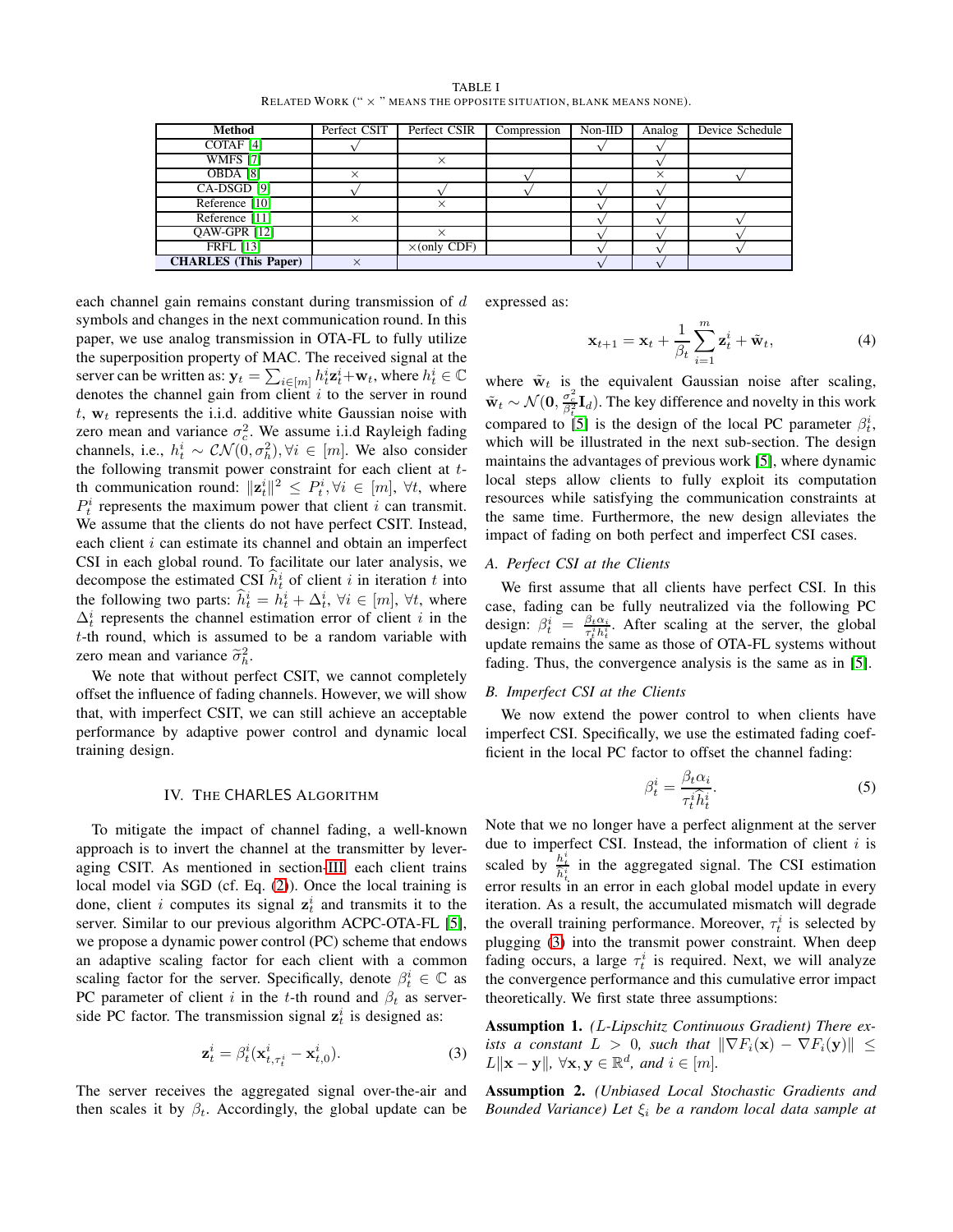*client* i*. The local stochastic gradient is unbiased and has a bounded variance, i.e.,*  $\mathbb{E}[\nabla F_i(\mathbf{x}, \xi_i)] = \nabla F_i(\mathbf{x})$ ,  $\forall i \in [m]$ , and  $\mathbb{E}[\|\nabla F_i(\mathbf{x}, \xi_i) - \nabla F_i(\mathbf{x})\|^2] \leq \sigma^2$ , where the expectation *is taken over the local data distribution*  $\mathcal{X}_i$ *.* 

<span id="page-3-0"></span>Assumption 3. *(Bounded Stochastic Gradient) There exists a constant*  $G \geq 0$ *, such that the norm of each local stochastic gradient is bounded:*  $\mathbb{E}[\|\nabla F_i(\mathbf{x}, \xi_i)\|^2] \leq G^2$ ,  $\forall i \in [m]$ .

The convergence result of CHARLES is stated below under the assumptions above:

<span id="page-3-1"></span>**Theorem 1** (Convergence Rate of CHARLES). Let  $\{x_t\}$  be *the global model parameter. Under Assumptions [1-](#page-2-2) [3](#page-3-0) and a constant learning rate*  $\eta_t = \eta \leq \frac{1}{L}, \forall t \in [T]$ *, it holds that:* 

$$
\begin{aligned}\n&\min_{t\in[T]}\mathbb{E}\|\nabla F(\mathbf{x}_t)\|^2 \leq \underbrace{\frac{2\left(F(\mathbf{x}_0)-F(\mathbf{x}_*)\right)}{T\eta}}_{\text{optimization error}}+\underbrace{\frac{L\sigma_c^2}{\eta\beta^2}}_{\text{channel noise}}\\&+\underbrace{2mL^2\eta^2G^2\sum_{i=1}^m(\alpha_i)^2\left(\tau_i\right)^2+L\eta\sigma^2\frac{1}{T}\sum_{t=0}^{T-1}\sum_{i=1}^m\alpha_i^2\mathbb{E}_t\left\|\frac{h_t^i}{\hat{h}_t^i}\right\|^2}_{\text{local update error}}\\&+\underbrace{2mG^2\frac{1}{T}\sum_{t=0}^{T-1}\sum_{i=1}^m(\alpha_i)^2\mathbb{E}_t\left\|1-\frac{h_t^i}{\hat{h}_t^i}\right\|^2}_{\text{channel estimation error}},\\&\text{channel estimation error}\n\end{aligned}
$$

*where*  $(\tau_i)^2 = \frac{\sum_{t=0}^{T-1} (\tau_i^i)^2}{T}$  $\frac{1}{T} \left( \frac{\tau_t}{T} \right)$  and  $\frac{1}{\beta^2} = \frac{1}{T} \sum_{t=0}^{T-1} \frac{1}{\beta_t^2}$ .

*Proof Sketch.* The proof of Theorem [1](#page-3-1) follows similar steps as in our previous work [\[5\]](#page-4-4). We start with one-step function descent and decouple the channel noise term. However, the new technical challenge arises from the distortion caused by the CSI estimation error of each client. In each round, the global model update aggregates distorted local updates scaled by  $\frac{h_t^i}{\hat{h}_t^i}, \forall i \in [m], \forall t \in [T]$ . Since channel estimation is independent of training, we can decouple the expectation of this factor as an additional error term when calculating the difference of local SGD updates  $(\nabla F_i(\mathbf{x}_{t_i}^i) - \frac{h_t^i}{\hat{h}_i^i} \nabla F_i(\mathbf{x}_{t_i}^i))$ , which will become an extra scaled factor in statistical noise. Due to space limitation, we relegate the full proof to Appendix [VII.](#page-5-0)  $\Box$ 

Theorem [1](#page-3-1) indicates five sources of errors that affect the convergence rate: 1) the optimization error depending on the initial guess  $x_0$ ; 2) the statistical error due to stochastic gradient noise; 3) channel noise error from the noisy OTA transmissions; 4) local update error from local update steps coupled with data heterogeneity; and 5) channel estimation error due to imperfect CSI. Compared to the convergence analysis with perfect CSI in [\[5\]](#page-4-4), the additional errors stem from the imperfect CSI at each client. The CSI estimation errors in each global iteration accumulate and also contribute to statistical error, which are coupled with bounded local gradient variance and data heterogeneity. With perfect CSI, we can fully neutralize this effect. However, with imperfect CSI, we can only partially counter the fading effect.

Note that when we have perfect CSI, i.e.,  $h_t^i = \hat{h}_t^i$ , the accumulated channel estimation error will disappear and the statistical error will not be influenced by  $\frac{h_t^i}{\hat{h}_t^i}$ . This matches our previous convergence analysis of Gaussian MAC. However, when we consider imperfect CSI with Gaussian estimation noise, the convergence upper bound will diverge. Yet, in practice, the channel estimation error is a small perturbation. Similar to [\[21\]](#page-4-17), we can use the Taylor expansion to yield the following relation:  $\frac{h_t^i}{\hat{h}_t^i} = \frac{1}{1 + \frac{\Delta_t^i}{h_t^i}}$ ignoring the higher order terms, we have the following result:  $= 1 - \frac{\hat{\Delta}_t^i}{h_t^i} + \mathcal{O}((\frac{\Delta_t^i}{h_t^i})^2)$ . By **Corollary 1.** Let  $|\Delta_t^i| \ll |h_t^i|, \forall t \in [T], \forall i \in [m], h_m =$ 

 $min_{t \in [T], i \in [m]} \{|h_t^i|\}$ , the convergence rate of CHARLES *is bounded. The statistical error and channel estimation error are bounded by:*

$$
L\eta\sigma^2 \frac{1}{T} \sum_{t=0}^{T-1} \sum_{i=1}^m \alpha_i^2 \mathbb{E}_t \left\| \frac{h_t^i}{\hat{h}_t^i} \right\|^2 \le L\eta\sigma^2 \sum_{i=1}^m \alpha_i^2 \left( 1 + \frac{\tilde{\sigma}_h^2}{h_m^2} \right),
$$
  

$$
2mG^2 \frac{1}{T} \sum_{t=0}^{T-1} \sum_{i=1}^m (\alpha_i)^2 \mathbb{E}_t \left\| 1 - \frac{h_t^i}{\hat{h}_t^i} \right\|^2 \le 2mG^2 \sum_{i=1}^m (\alpha_i)^2 \frac{\tilde{\sigma}_h^2}{h_m^2}.
$$

Finally, we note that we can further extend our results to fast fading channels. When channel states change quickly over time, it is hard to estimate the instantaneous channel gain in each coherent channel duration. However, we can obtain the distribution of fading coefficient. By replacing the estimated CSI with the expectation of CSI, the aggregated signal remains the same and the convergence results in Theorem [1](#page-3-1) still hold.

#### V. NUMERICAL RESULTS

To verify the effectiveness and robustness of CHARLES , we conduct numerical experiments by using logistic regression for classification tasks on the MNIST dataset [\[22\]](#page-4-18). The experimental setup follows from [\[5\]](#page-4-4), where data is equally distributed to  $m = 10$  clients based on labels. We use parameter p to represent data heterogeneity level, where  $p = 10$  means i.i.d. and the rest values are non-i.i.d cases. We consider standard i.i.d. Rayleigh fading channels, i.e.  $h_t^i \sim \mathcal{CN}(0,1), \forall t \in$  $[T], \forall i \in [M]$ . We simulate channel estimation error as a complex Gaussian variable, i.e.,  $\Delta_t^i \sim \mathcal{CN}(0,0.1)$ ,  $\forall t \in [T]$ ,  $\forall i \in [M]$ . The maximum SNR is set to  $-1$  dB, 10 dB, 20 dB.

In this experiment, we only focus on imperfect CSIT. From table [I,](#page-2-0) OBDA is a digital method, CA-DSGD considers compression, EADDS has a computation energy constraint. All of these methods have different perspectives that we do not consider. For a fair comparison, we compare CHARLES with COTAF [\[4\]](#page-4-3) and FedAvg [\[1\]](#page-4-0) in different communication scenarios. In an imperfect CSI case, we let each client use an estimated channel to inverse the fading effect in both COTAF and FedAvg. Specifically, the transmitted signal from client  $i$ is scaled by  $\frac{1}{\hat{h}_t^i}$ .

From the test accuracy results in Table [II](#page-4-19) and [III,](#page-4-20) we observe that the performance of perfect CSI is the same as no fading case, which implies that the increased local steps due to the inverse fading channel gain do not introduce bias to the global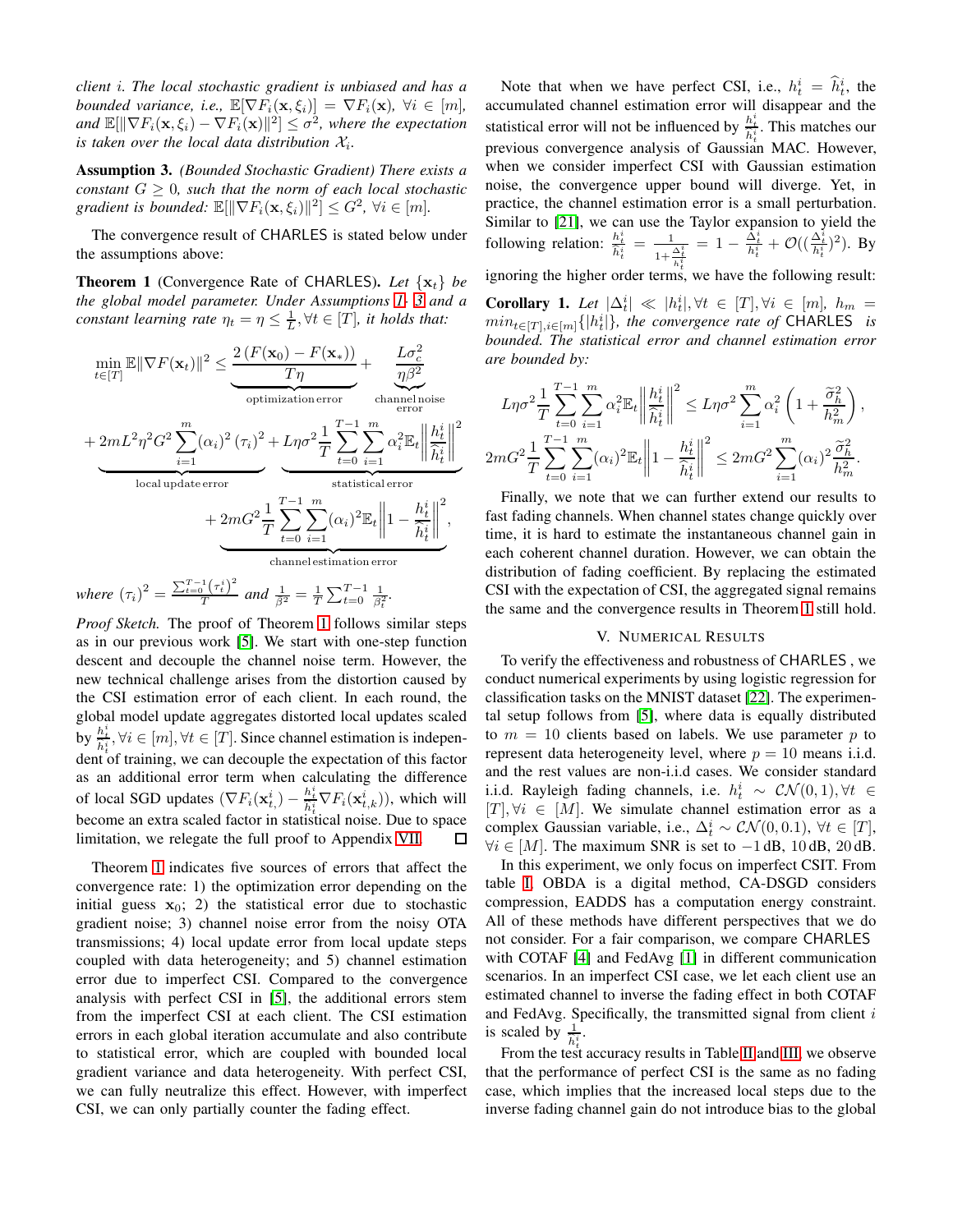#### TABLE II

<span id="page-4-19"></span>LOGISTIC REGRESSION TEST ACCURACY (%) FOR CHARLES COMPARED WITH COTAF AND FEDAVG ON THE MNIST DATASET WITH DIFFERENT NON-I.I.D. INDEX  $p$  FOR SNR=10. " / " MEANS THAT THE ALGORITHM DOES NOT CONVERGE.

| <b>Non-IID Level</b> | <b>Algorithm</b> | <b>Communication Model</b> |         |                    |  |
|----------------------|------------------|----------------------------|---------|--------------------|--|
|                      |                  | Imperfect                  | Perfect | No Fading          |  |
| $p=1$                | <b>CHARLES</b>   | 85.87                      | 87.46   | 89.08              |  |
|                      | <b>COTAF</b>     |                            | 63.96   | $65.\overline{54}$ |  |
|                      | FedAvg           |                            | 69.64   | 68.08              |  |
| $p=2$                | <b>CHARLES</b>   | 86.45                      | 89.07   | 89.58              |  |
|                      | <b>COTAF</b>     |                            | 77.47   | 78.80              |  |
|                      | FedAvg           | 51.96                      | 79.42   | 78.03              |  |
| $p=5$                | <b>CHARLES</b>   | 89.27                      | 91.07   | 90.64              |  |
|                      | <b>COTAF</b>     |                            | 85.96   | 86.52              |  |
|                      | FedAvg           | 59.49                      | 82.19   | 82.84              |  |
| $p=10$               | <b>CHARLES</b>   | 90.06                      | 91.19   | 90.75              |  |
|                      | <b>COTAF</b>     |                            | 91.04   | 91.08              |  |
|                      | FedAvg           | 61.79                      | 84.85   | 84.94              |  |

TABLE III

<span id="page-4-20"></span>LOGISTIC REGRESSION TEST ACCURACY (%) FOR CHARLES COMPARED WITH COTAF AND FEDAVG ON THE MNIST DATASET WITH DIFFERENT SIGNAL-TO-NOISE RATIOS WHEN NON-IID INDEX  $p = 2$ . "/" MEANS THAT THE ALGORITHM DOES NOT CONVERGE.

| <b>SNR</b> | <b>Algorithm</b> | <b>Communication Model</b> |         |           |  |
|------------|------------------|----------------------------|---------|-----------|--|
|            |                  | Imperfect                  | Perfect | No Fading |  |
| $SNR = -1$ | <b>CHARLES</b>   | 79.54                      | 82.88   | 81.89     |  |
|            | <b>COTAF</b>     |                            | 61.33   | 63.59     |  |
|            | FedAvg           |                            | 73.17   | 71.55     |  |
| $SNR = 10$ | <b>CHARLES</b>   | 86.45                      | 89.07   | 89.58     |  |
|            | <b>COTAF</b>     |                            | 77.47   | 78.80     |  |
|            | FedAvg           | 51.96                      | 79.42   | 78.03     |  |
| $SNR = 20$ | <b>CHARLES</b>   | 87.10                      | 90.17   | 90.43     |  |
|            | <b>COTAF</b>     |                            | 86.10   | 86.57     |  |
|            | FedAvg           | 63.36                      | 79.32   | 79.86     |  |

model. In the imperfect CSI scenario, our CHARLES algorithm can still achieve an acceptable test accuracy, albeit worse than the perfect CSI due to the CSI estimation error. Note that CHARLES outperforms COTAF and FedAvg significantly. COTAF and FedAvg fail to converge, suggesting that the impacts of CSI estimation error could be significant. Our CHARLES algorithm allows clients to choose local steps dynamically, where the joint computation and communication design can mitigate the effect of CSI estimation error and maintain system robustness.

#### VI. CONCLUSION

In this paper, we have proposed a new adaptive OTA-FL algorithm called CHARLES . The proposed algorithm adapts to wireless channel fading with channel inversion at each client utilizing estimated CSI. We have considered the practical scenario where the clients only have imperfect CSI. We have studied the convergence performance of CHARLES with imperfect CSI and quantified the impact of CSI estimation error. We have demonstrated the effectiveness and robustness of the joint communication and computation design under data and system heterogeneity.

#### **REFERENCES**

<span id="page-4-0"></span>[1] B. McMahan, E. Moore, D. Ramage, S. Hampson, and B. A. y Arcas, "Communication-Efficient Learning of Deep Networks from Decentralized Data," in *Artificial Intelligence and Statistics*. PMLR, 2017, pp. 1273–1282.

- <span id="page-4-1"></span>[2] H. B. McMahan *et al.*, "Advances and Open Problems in Federated Learning," *Foundations and Trends® in Machine Learning*, vol. 14, no. 1, 2021.
- <span id="page-4-2"></span>[3] M. M. Amiri and D. Gündüz, "Machine Learning at the Wireless Edge: Distributed Stochastic Gradient Descent Over-the-Air," *IEEE Transactions on Signal Processing*, vol. 68, pp. 2155–2169, 2020.
- <span id="page-4-3"></span>[4] T. Sery, N. Shlezinger, K. Cohen, and Y. C. Eldar, "Over-the-Air Federated Learning from Heterogeneous Data," *IEEE Transactions on Signal Processing*, 2021.
- <span id="page-4-4"></span>[5] H. Yang, P. Qiu, J. Liu, and A. Yener, "Over-the-Air Federated Learning with Joint Adaptive Computation and Power Control," in *2022 IEEE International Symposium on Information Theory (ISIT)*. IEEE, 2022.
- <span id="page-4-5"></span>[6] T. Weber, A. Sklavos, and M. Meurer, "Imperfect Channel-State Information in MIMO Transmission," *IEEE Transactions on Communications*, vol. 54, no. 3, pp. 543–552, 2006.
- <span id="page-4-9"></span>[7] Y. Shao, D. Gündüz, and S. C. Liew, "Federated Edge Learning with Misaligned Over-the-Air Computation," *IEEE Transactions on Wireless Communications*, 2021.
- <span id="page-4-14"></span>[8] G. Zhu, Y. Du, D. Gündüz, and K. Huang, "One-Bit Over-the-Air Aggregation for Communication-Efficient Federated Edge Learning: Design and Convergence Analysis," *IEEE Transactions on Wireless Communications*, vol. 20, no. 3, pp. 2120–2135, 2020.
- <span id="page-4-6"></span>[9] M. M. Amiri and D. Gündüz, "Federated Learning over Wireless Fading Channels," *IEEE Transactions on Wireless Communications*, vol. 19, no. 5, pp. 3546–3557, 2020.
- <span id="page-4-13"></span>[10] M. M. Amiri, T. M. Duman, D. Gündüz, S. R. Kulkarni, and H. V. Poor, "Blind Federated Edge Learning," *IEEE Transactions on Wireless Communications*, vol. 20, no. 8, pp. 5129–5143, 2021.
- <span id="page-4-15"></span>[11] Y. Sun, S. Zhou, Z. Niu, and D. Gündüz, "Dynamic Scheduling for Over-the-Air Federated Edge Learning with Energy Constraints," *IEEE Journal on Selected Areas in Communications*, vol. 40, no. 1, pp. 227– 242, 2021.
- <span id="page-4-16"></span>[12] M. M. Wadu, S. Samarakoon, and M. Bennis, "Joint Client Scheduling and Resource Allocation under Channel Uncertainty in Federated Learning," *IEEE Transactions on Communications*, vol. 69, no. 9, pp. 5962–5974, 2021.
- <span id="page-4-10"></span>[13] F. Pase, M. Giordani, and M. Zorzi, "On the Convergence Time of Federated Learning Over Wireless Networks Under Imperfect CSI," in *2021 IEEE International Conference on Communications Workshops (ICC Workshops)*. IEEE, 2021, pp. 1–7.
- <span id="page-4-7"></span>[14] K. Yang, T. Jiang, Y. Shi, and Z. Ding, "Federated Learning Based on Over-the-Air Computation," in *ICC 2019-2019 IEEE international conference on communications (ICC)*. IEEE, 2019, pp. 1–6.
- [15] ——, "Federated Learning via Over-the-Air Computation," *IEEE Transactions on Wireless Communications*, vol. 19, no. 3, pp. 2022–2035, 2020.
- [16] G. Zhu, Y. Wang, and K. Huang, "Broadband Analog Aggregation for Low-Latency Federated Edge Learning," *IEEE Transactions on Wireless Communications*, vol. 19, no. 1, pp. 491–506, 2019.
- [17] T. Sery and K. Cohen, "On Analog Gradient Descent Learning over Multiple Access Fading Channels," *IEEE Transactions on Signal Processing*, vol. 68, pp. 2897–2911, 2020.
- <span id="page-4-8"></span>[18] M. M. Amiri and D. Gündüz, "Over-the-Air Machine Learning at the Wireless Edge," in *2019 IEEE 20th International Workshop on Signal Processing Advances in Wireless Communications (SPAWC)*. IEEE, 2019, pp. 1–5.
- <span id="page-4-11"></span>[19] Y. Shao, D. Gunduz, and S. C. Liew, "Bayesian Over-the-Air Computation," *arXiv preprint arXiv:2109.03780*, 2021.
- <span id="page-4-12"></span>[20] Y. Chen, G. Zhu, and J. Xu, "Over-the-Air Computation with Imperfect Channel State Information," *arXiv preprint arXiv:2202.13666*, 2022.
- <span id="page-4-17"></span>[21] G. Zhu, Y. Du, D. Gündüz, and K. Huang, "One-Bit Over-the-Air Aggregation for Communication-Efficient Federated Edge Learning: Design and Convergence Analysis," *IEEE Transactions on Wireless Communications*, vol. 20, no. 3, pp. 2120–2135, 2020.
- <span id="page-4-18"></span>[22] Y. LeCun, L. Bottou, Y. Bengio, and P. Haffner, "Gradient-Based Learning Applied to Document Recognition," *Proceedings of the IEEE*, vol. 86, no. 11, pp. 2278–2324, 1998.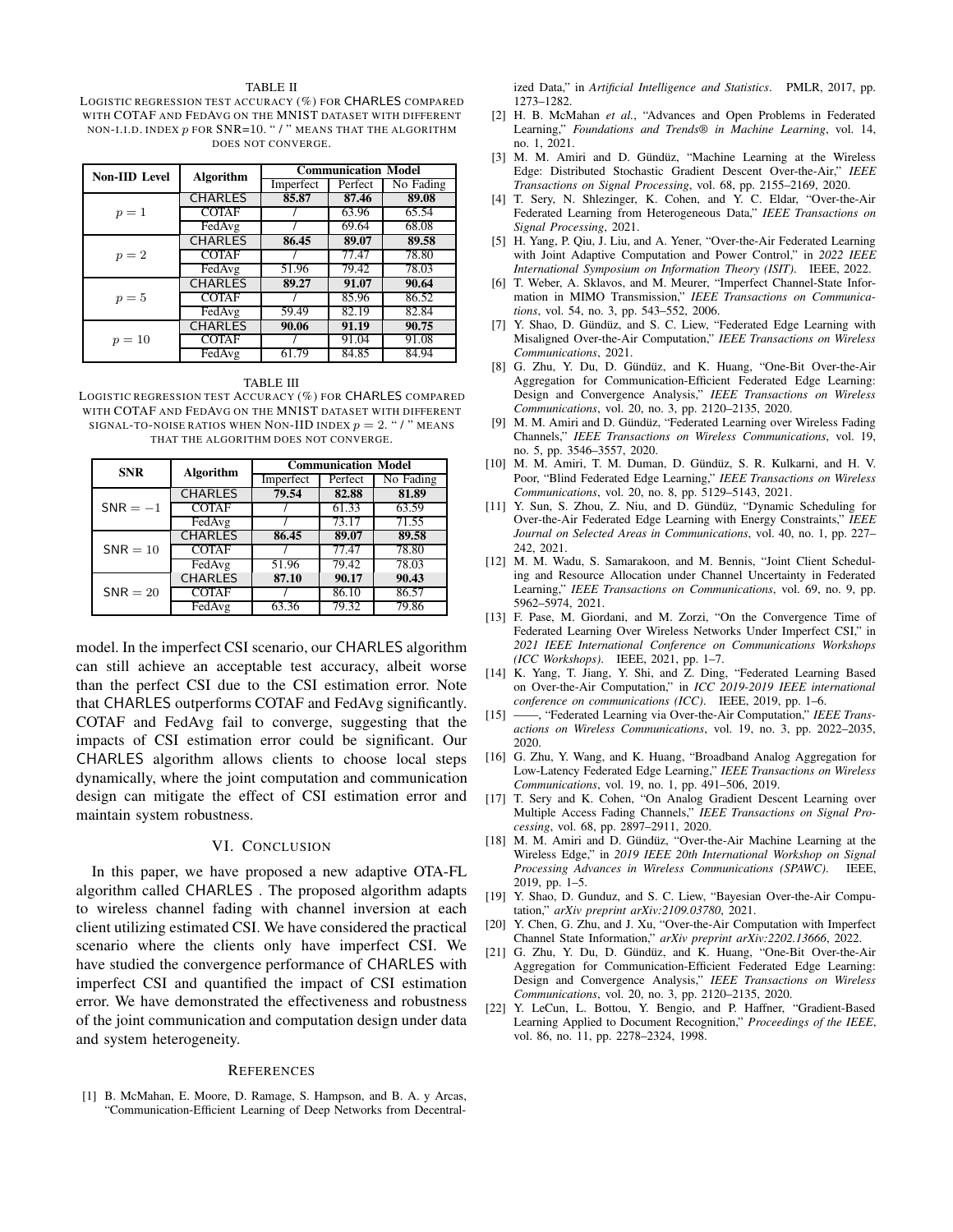# VII. PROOF

<span id="page-5-0"></span>**Theorem 1** (Convergence Rate of CHARLES) Let  $\{x_t\}$  be the global model parameter. Under Assumptions [1-](#page-2-2) [3](#page-3-0) and a constant learning rate  $\eta_t = \eta \leq \frac{1}{L}, \forall t \in [T]$ , it holds that:

$$
\min_{t \in [T]} \mathbb{E} ||\nabla F(\mathbf{x}_t)||^2 \leq \underbrace{\frac{2 \left(F(\mathbf{x}_0) - F(\mathbf{x}_*)\right)}{T\eta}}_{\text{optimization error}} + \underbrace{\frac{L\sigma_c^2}{\eta\beta^2}}_{\text{error}} + 2mL^2\eta^2G^2 \underbrace{\sum_{i=1}^m (\alpha_i)^2 \left(\tau_i\right)^2}_{\text{local update error}} + \underbrace{L\eta\sigma^2 \frac{1}{T} \sum_{t=0}^{T-1} \sum_{i=1}^m \alpha_i^2 \mathbb{E}_t \left\| \frac{h_t^i}{\hat{h}_t^i} \right\|^2}_{\text{statistical error}}_{\text{standard error}} + \underbrace{2mG^2 \frac{1}{T} \sum_{t=0}^{T-1} \sum_{i=1}^m (\alpha_i)^2 \mathbb{E}_t \left\| 1 - \frac{h_t^i}{\hat{h}_t^i} \right\|^2}_{\text{channel estimation error}},
$$

where  $(\tau_i)^2 = \frac{\sum_{t=0}^{T-1} (\tau_i^i)^2}{T}$  $\frac{1}{T} \left( \frac{\tau_t}{t} \right)$  and  $\frac{1}{\beta^2} = \frac{1}{T} \sum_{t=0}^{T-1} \frac{1}{\beta_t^2}$ . *Proof.*

$$
\mathbf{x}_{t+1} - \mathbf{x}_t = \sum_{\substack{i=1 \ n}}^m \frac{\beta_t^i}{\beta_t} h_t^i \left( \mathbf{x}_{t,\tau_t^i}^i - \mathbf{x}_{t,0}^i \right) + \tilde{\mathbf{w}}_t \tag{6}
$$

$$
= \sum_{i=1}^{m} \frac{\alpha_i}{\tau_t^i} \frac{h_t^i}{\hat{h}_t^i} \left( \mathbf{x}_{t, \tau_t^i}^i - \mathbf{x}_{t, 0}^i \right) + \tilde{\mathbf{w}}_t \tag{7}
$$

$$
= -\sum_{i=1}^{m} \frac{\alpha_i}{\tau_t^i} \frac{h_t^i}{\widehat{h}_t^i} \eta_t \sum_{k=0}^{\tau_t^i-1} \left( \nabla F_i(\mathbf{x}_{t,k}^i, \xi_{t,k}^i) \right) + \tilde{\mathbf{w}}_t \tag{8}
$$

We first take expectation conditioned on  $x_t$ . There exists three sources of randomness: stochastic gradient noise, channel noise, and imperfect CSI estimation noise; but we assume they are independent. According to assumption 1,

$$
\mathbb{E}_{t}[F(\mathbf{x}_{t+1})] - F(\mathbf{x}_{t}) \leq \langle \nabla F(\mathbf{x}_{t}), \mathbb{E}_{t}[\mathbf{x}_{t+1} - \mathbf{x}_{t}]\rangle + \frac{L}{2}\mathbb{E}_{t}[\|\mathbf{x}_{t+1} - \mathbf{x}_{t}\|^{2}]
$$
\n(9)

$$
= -\left\langle \nabla F(\mathbf{x}_t), \mathbb{E}_t \left[ \sum_{i=1}^m \frac{\alpha_i}{\tau_t^i} \frac{h_t^i}{\hat{h}_t^i} \eta_t \sum_{k=0}^{\tau_t^i - 1} \left( \nabla F_i(\mathbf{x}_{t,k}^i) \right) \right] \right\rangle + \frac{L}{2} \mathbb{E}_t \left[ \left\| - \sum_{i=1}^m \eta_t \frac{\alpha_i}{\tau_t^i} \frac{h_t^i}{\hat{h}_t^i} \sum_{k=0}^{\tau_t^i - 1} \left( \nabla F_i(\mathbf{x}_{t,k}^i, \xi_{t,k}^i) \right) + \tilde{\mathbf{w}}_t \right\|^2 \right]
$$
(10)

$$
= -\eta_t \|\nabla F(\mathbf{x}_t)\|^2 + \eta_t \left\langle \nabla F(\mathbf{x}_t), \nabla F(\mathbf{x}_t) - \mathbb{E}_t \left[ \sum_{i=1}^m \frac{\alpha_i}{\tau_t^i} \frac{h_t^i}{\hat{h}_t^i} \sum_{k=0}^{\tau_t^i - 1} \left( \nabla F_i(\mathbf{x}_{t,k}^i) \right) \right] \right\rangle
$$
\n
$$
= \left\{ \left. \begin{bmatrix} \n\mathbf{u} & \mathbf{u} & \mathbf{u} \\ \n\mathbf{u} & \mathbf{u} & \mathbf{u} \\ \n\mathbf{u} & \mathbf{u} & \mathbf{u} \end{bmatrix} \right\} \right\} \tag{11}
$$

$$
+\frac{L}{2}\mathbb{E}_t\left[\left\|-\sum_{i=1}^m\frac{\alpha_i\eta_t}{\tau_t^i}\frac{h_t^i}{\hat{h}_t^i}\sum_{k=0}^{\tau_t^i-1}\left(\nabla F_i(\mathbf{x}_{t,k}^i,\xi_{t,k}^i)\right)+\tilde{\mathbf{w}}_t\right\|^2\right]
$$
\n(12)

$$
= -\frac{1}{2}\eta_t \|\nabla F(\mathbf{x}_t)\|^2 - \frac{1}{2}\eta_t \mathbb{E}_t \left[ \Big\| \sum_{i=1}^m \frac{\alpha_i}{\tau_t^i} \frac{h_t^i}{\hat{h}_t^i} \sum_{k=0}^{\tau_{t-1}^i} \left( \nabla F_i(\mathbf{x}_{t,k}^i) \right) \Big\|^2 \right] + \frac{1}{2}\eta_t \mathbb{E}_t \Big\| \nabla F(\mathbf{x}_t) - \sum_{i=1}^m \frac{\alpha_i}{\tau_t^i} \frac{h_t^i}{\hat{h}_t^i} \sum_{k=0}^{\tau_{t-1}^i} \left( \nabla F_i(\mathbf{x}_{t,k}^i) \right) \Big\|^2 \tag{13}
$$

$$
+\frac{L}{2}\mathbb{E}_t\left[\left\|-\sum_{i=1}^m\frac{\alpha_i\eta_t}{\tau_t^i}\frac{h_t^i}{\widehat{h}_t^i}\sum_{k=0}^{\tau_t^i-1}\left(\nabla F_i(\mathbf{x}_{t,k}^i,\xi_{t,k}^i)\right)+\tilde{\mathbf{w}}_t\right\|^2\right]
$$
\n(14)

$$
= -\frac{1}{2}\eta_t \|\nabla F(\mathbf{x}_t)\|^2 - \frac{1}{2}\eta_t \mathbb{E}_t \left[ \Big\|\sum_{i=1}^m \frac{\alpha_i}{\tau_t^i} \frac{h_t^i}{\hat{h}_t^i} \sum_{k=0}^{\tau_t^i-1} \left(\nabla F_i(\mathbf{x}_{t,k}^i)\right) \Big\|^2 \right] + \frac{1}{2}\eta_t \mathbb{E}_t \Big\|\sum_{i=1}^m \frac{\alpha_i}{\tau_t^i} \sum_{k=0}^{\tau_t^i-1} \left(\nabla F_i(\mathbf{x}_t) - \frac{h_t^i}{\hat{h}_t^i} \nabla F_i(\mathbf{x}_{t,k}^i)\right) \Big\|^2 \tag{15}
$$

$$
+\frac{L\eta_t^2}{2}\mathbb{E}_t\left[\left\|\sum_{i=1}^m\frac{\alpha_i}{\tau_t^i}\frac{h_t^i}{\widehat{h}_t^i}\sum_{k=0}^{\tau_t^i-1}\left(\nabla F_i(\mathbf{x}_{t,k}^i,\xi_{t,k}^i)\right)\right\|^2\right]+\frac{L\sigma_c^2}{2\beta_t^2}
$$
\n(16)

$$
\leq -\frac{1}{2}\eta_t \|\nabla F(\mathbf{x}_t)\|^2 + \frac{1}{2}\eta_t \mathbb{E}_t \bigg\| \sum_{i=1}^m \frac{\alpha_i}{\tau_t^i} \sum_{k=0}^{\tau_t^i - 1} \left( \nabla F_i(\mathbf{x}_t) - \frac{h_t^i}{\widehat{h}_t^i} \nabla F_i(\mathbf{x}_{t,k}^i) \right) \bigg\|^2 \tag{17}
$$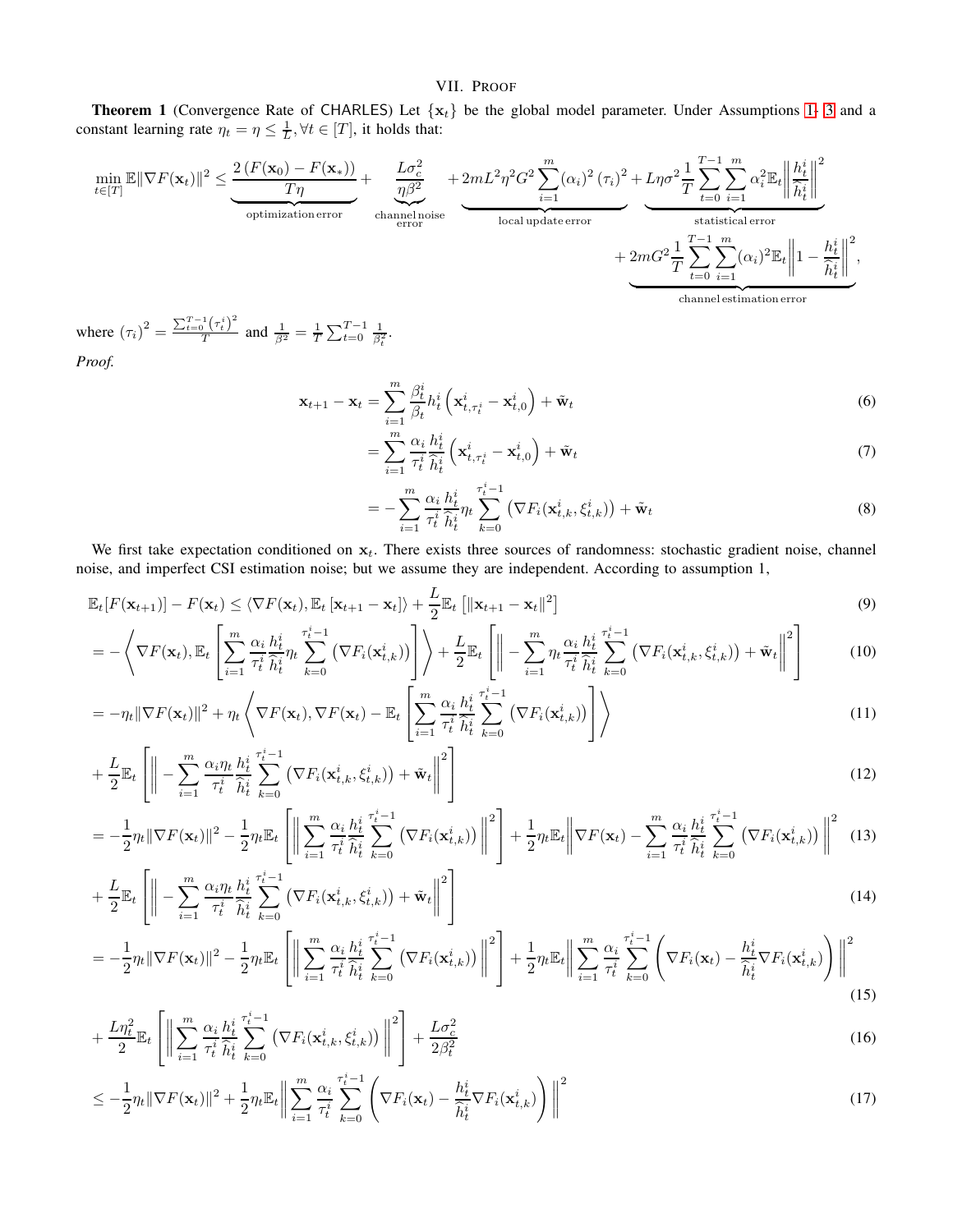$$
+\frac{L\eta_t^2}{2}\mathbb{E}_t\left[\left\|\sum_{i=1}^m\frac{\alpha_i}{\tau_t^i}\frac{h_t^i}{\hat{h}_t^i}\sum_{k=0}^{\tau_t^i-1}\left(\nabla F_i(\mathbf{x}_{t,k}^i,\xi_{t,k}^i)\right)-\sum_{i=1}^m\frac{\alpha_i}{\tau_t^i}\frac{h_t^i}{\hat{h}_t^i}\sum_{k=0}^{\tau_t^i-1}\left(\nabla F_i(\mathbf{x}_{t,k}^i)\right)\right\|^2\right]+\frac{L\sigma_c^2}{2\beta_t^2}
$$
(18)

$$
\leq -\frac{1}{2}\eta_t \|\nabla F(\mathbf{x}_t)\|^2 + \frac{1}{2}\eta_t \mathbb{E}_t \bigg\| \sum_{i=1}^m \frac{\alpha_i}{\tau_t^i} \sum_{k=0}^{\tau_t^i - 1} \left( \nabla F_i(\mathbf{x}_t) - \frac{h_t^i}{\widehat{h}_t^i} \nabla F_i(\mathbf{x}_{t,k}^i) \right) \bigg\|^2 \tag{19}
$$

$$
+\frac{L\eta_t^2}{2}\sum_{i=1}^m \mathbb{E}_t\left[\left\|\frac{\alpha_i}{\tau_t^i}\frac{h_t^i}{\hat{h}_t^i}\sum_{k=0}^{\tau_t^i-1} \left(\nabla F_i(\mathbf{x}_{t,k}^i,\xi_{t,k}^i)-\nabla F_i(\mathbf{x}_{t,k}^i)\right)\right\|^2\right]+\frac{L\sigma_c^2}{2\beta_t^2}
$$
(20)

The first inequality holds if  $\eta_t \leq \frac{1}{L}$ . Because channel estimation is independent of learning,

<span id="page-6-2"></span>
$$
\frac{L\eta_t^2}{2} \sum_{i=1}^m \mathbb{E}_t \left[ \left\| \frac{\alpha_i}{\tau_t^i} \frac{h_t^i}{\hat{h}_t^i} \sum_{k=0}^{\tau_t^i - 1} \left( \nabla F_i(\mathbf{x}_{t,k}^i, \xi_{t,k}^i) - \nabla F_i(\mathbf{x}_{t,k}^i) \right) \right\|^2 \right] \tag{21}
$$

$$
\leq \frac{L\eta_t^2}{2} \sum_{i=1}^m \frac{(\alpha_i)^2}{(\tau_t^i)^2} \mathbb{E}_t \left\| \frac{h_t^i}{\widehat{h}_t^i} \right\|^2 \mathbb{E}_t \left\| \sum_{k=0}^{\tau_t^i-1} \left( \nabla F_i(\mathbf{x}_{t,k}^i, \xi_{t,k}^i) - \nabla F_i(\mathbf{x}_{t,k}^i) \right) \right\|^2 \tag{22}
$$

$$
\leq \frac{L\eta_t^2}{2} \sum_{i=1}^m \frac{(\alpha_i)^2}{\tau_t^i} \mathbb{E}_t \left\| \frac{h_t^i}{\widehat{h}_t^i} \right\|^2 \sum_{k=0}^{\tau_t^i - 1} \mathbb{E}_t \left\| \left( \nabla F_i(\mathbf{x}_{t,k}^i, \xi_{t,k}^i) - \nabla F_i(\mathbf{x}_{t,k}^i) \right) \right\|^2 \tag{23}
$$

<span id="page-6-0"></span>
$$
\leq \frac{L\eta_t^2}{2} \sum_{i=1}^m (\alpha_i)^2 \mathbb{E}_t \left\| \frac{h_t^i}{\widehat{h}_t^i} \right\|^2 \sigma^2 \tag{24}
$$

Apply Jensen's Inequality to assumption 2 and 3, we have  $\nabla F_i(\mathbf{x}_{t,k}^i)$  $\begin{tabular}{|c|c|} \hline \quad \quad & \quad \quad & \quad \quad \\ \hline \quad \quad & \quad \quad & \quad \quad \\ \hline \quad \quad & \quad \quad & \quad \quad \\ \hline \end{tabular}$ 2  $\leq G^2$ .

$$
\frac{1}{2}\eta_t \mathbb{E}_t \bigg\| \sum_{i=1}^m \frac{\alpha_i}{\tau_t^i} \sum_{k=0}^{\tau_t^i - 1} \left( \nabla F_i(\mathbf{x}_t) - \frac{h_t^i}{\hat{h}_t^i} \nabla F_i(\mathbf{x}_{t,k}^i) \right) \bigg\|^2 \le \frac{1}{2} \eta_t m \sum_{i=1}^m \frac{(\alpha_i)^2}{(\tau_t^i)^2} \mathbb{E}_t \bigg\| \sum_{k=0}^{\tau_t^i - 1} \left( \nabla F_i(\mathbf{x}_t) - \frac{h_t^i}{\hat{h}_t^i} \nabla F_i(\mathbf{x}_{t,k}^i) \right) \bigg\|^2 \tag{25}
$$

$$
\leq \frac{1}{2}\eta_t m \sum_{i=1}^m \frac{(\alpha_i)^2}{\tau_t^i} \sum_{k=0}^{\tau_t^i-1} \mathbb{E}_t \left\| \left( \nabla F_i(\mathbf{x}_t) - \frac{h_t^i}{\hat{h}_t^i} \nabla F_i(\mathbf{x}_{t,k}^i) \right) \right\|^2 \tag{26}
$$

$$
= \frac{1}{2}\eta_t m \sum_{i=1}^m \frac{(\alpha_i)^2}{\tau_t^i} \sum_{k=0}^{\tau_t^i-1} \mathbb{E}_t \left\| \left( \nabla F_i(\mathbf{x}_t) - \nabla F_i(\mathbf{x}_{t,k}^i) + \nabla F_i(\mathbf{x}_{t,k}^i) - \frac{h_t^i}{\hat{h}_t^i} \nabla F_i(\mathbf{x}_{t,k}^i) \right) \right\|^2 \tag{27}
$$

$$
\leq \frac{1}{2}\eta_t m \sum_{i=1}^m \frac{(\alpha_i)^2}{\tau_t^i} \sum_{k=0}^{\tau_t^i-1} \mathbb{E}_t \left(2\left\|\nabla F_i(\mathbf{x}_t) - \nabla F_i(\mathbf{x}_{t,k}^i)\right\|^2 + 2\left\|\nabla F_i(\mathbf{x}_{t,k}^i) - \frac{h_t^i}{\widehat{h}_t^i} \nabla F_i(\mathbf{x}_{t,k}^i)\right\|^2\right) \tag{28}
$$

$$
\leq \eta_t m \sum_{i=1}^m \frac{(\alpha_i)^2}{\tau_t^i} \sum_{k=0}^{\tau_t^i - 1} \left( L^2 \mathbb{E}_t \left\| \mathbf{x}_t - \mathbf{x}_{t,k}^i \right\|^2 + \mathbb{E}_t \left\| 1 - \frac{h_t^i}{\widehat{h}_t^i} \right\|^2 \mathbb{E}_t \left\| \nabla F_i(\mathbf{x}_{t,k}^i) \right\|^2 \right) \tag{29}
$$

$$
\leq \eta_t m \sum_{i=1}^m \frac{(\alpha_i)^2}{\tau_t^i} \sum_{k=0}^{\tau_t^i-1} \left( \eta_t^2 L^2 \mathbb{E}_t \left\| \sum_{j=0}^k \nabla F_i(\mathbf{x}_{t,j}^i, \xi_{t,j}^i) \right\|^2 + \mathbb{E}_t \left\| 1 - \frac{h_t^i}{\hat{h}_t^i} \right\|^2 \mathbb{E}_t \left\| \nabla F_i(\mathbf{x}_{t,k}^i) \right\|^2 \right) \tag{30}
$$

$$
\leq \eta_t m \sum_{i=1}^m \frac{(\alpha_i)^2}{\tau_t^i} \sum_{k=0}^{\tau_t^i - 1} \left( \eta_t^2 L^2 k^2 G^2 + \mathbb{E}_t \left\| 1 - \frac{h_t^i}{\hat{h}_t^i} \right\|^2 G^2 \right) \tag{31}
$$

<span id="page-6-1"></span>
$$
\leq \eta_t^3 m L^2 \sum_{i=1}^m (\alpha_i)^2 (\tau_t^i)^2 G^2 + \eta_t m \sum_{i=1}^m (\alpha_i)^2 \mathbb{E}_t \left\| 1 - \frac{h_t^i}{\hat{h}_t^i} \right\|^2 G^2
$$
\n(32)

Plugging inequality [\(24\)](#page-6-0) and [\(32\)](#page-6-1) into [\(20\)](#page-6-2), we have

$$
\mathbb{E}_{t}[F(\mathbf{x}_{t+1})] - F(\mathbf{x}_{t}) \leq \langle \nabla F(\mathbf{x}_{t}), \mathbb{E}_{t}[\mathbf{x}_{t+1} - \mathbf{x}_{t}]\rangle + \frac{L}{2} \mathbb{E}_{t}[\|\mathbf{x}_{t+1} - \mathbf{x}_{t}\|^{2}]
$$
\n(33)